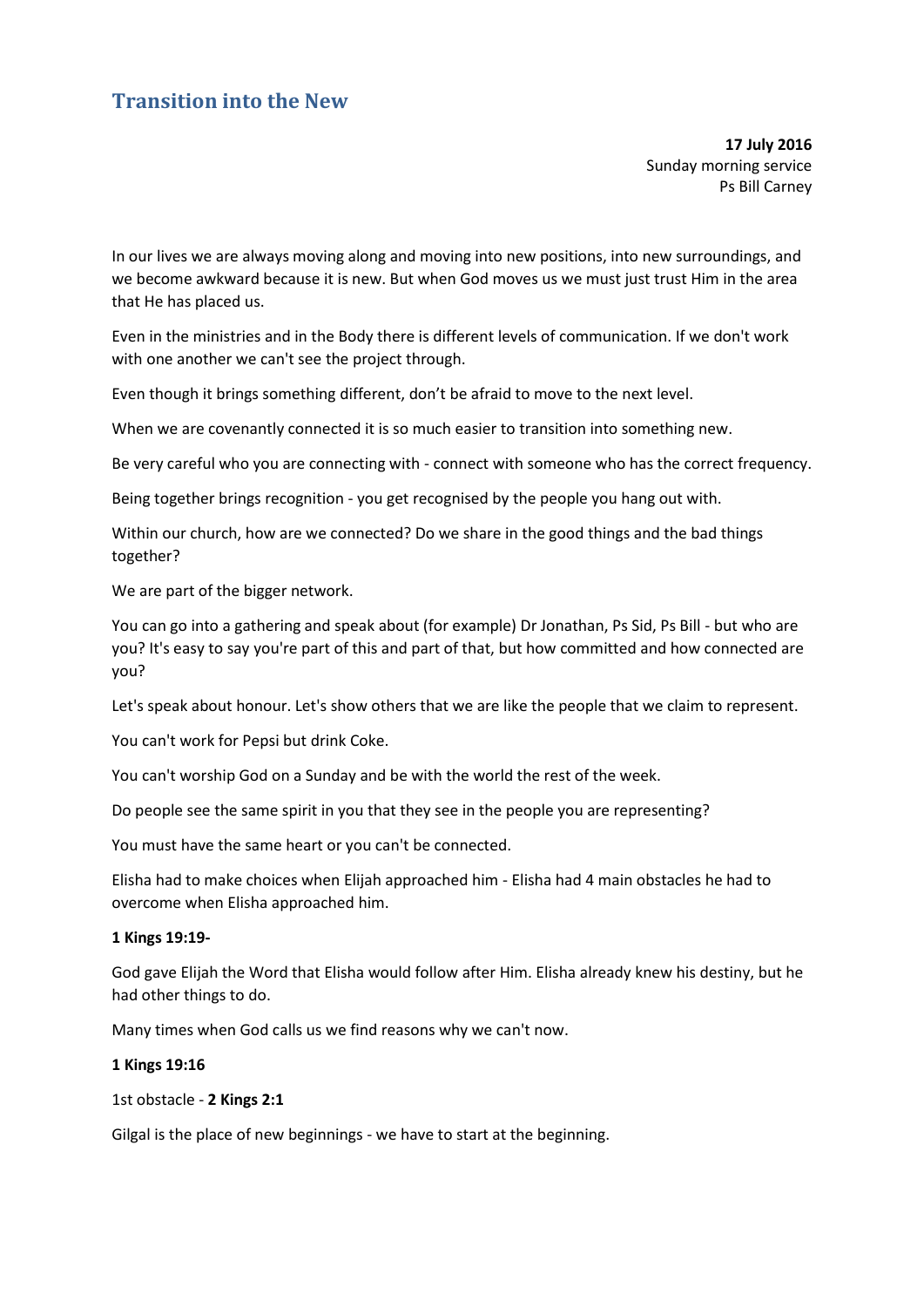With everything in life we have to start at the beginning, but we usually want to start at a different point. If we don't start at the starting line, we are going to be disqualified.

A time will come in your life that certain things will stop and certain things will start.

When certain things stop, it's a sign that everything God has placed in front of you has been accomplished, and it is now time for something new.

# 2nd Obstacle

Bethel is known as the gateway to heaven, the place of vision/dreaming.

Jacob couldn't stay at that place and he couldn't stay a dreamer.

Many believers stay in a place of dreams - they are daydreamers.

Many people get stuck on an issue because nothing else is happening in their life.

Let's not get stuck on things, let's move on.

3rd obstacle - **2 Kings 2:4**

Jericho - called the place of victory.

Why stay in the place of dreams when you can move on to victory?

Many believers are stuck with obstacles and stumbling block of many years because they never get out of the place of Bethel.

Look at the positive side of things.

In teens at school, there is always this peer pressure issue - don't let it bother you, come out stronger, come out better.

Some of us have been through terrible things, but we can be overcomers.

Don't look or wait for someone else to give you a start - give yourself a start.

Nobody else can hold anything back from you - only you can hold it back from yourself.

Nothing stops you from educating yourself and making yourself available in new areas.

Don't get stuck because there are obstacles in your life.

4th obstacle - **2 Kings 2:6-9**

There were 51 prophets with Elijah, but only Elisha crossed with Elijah.

If you want to receive from your mentor, you cannot decide where you want to stop and where you want to go - otherwise you can't become like your mentor.

Elisha didn't want a double portion of Elijah's ministry, he wanted to inherit a double portion of his spirit.

When you have the spirit, the rest will follow.

# **Deuteronomy 21:17**

Elisha knew the inheritance law.

### **1 Kings 19:16**